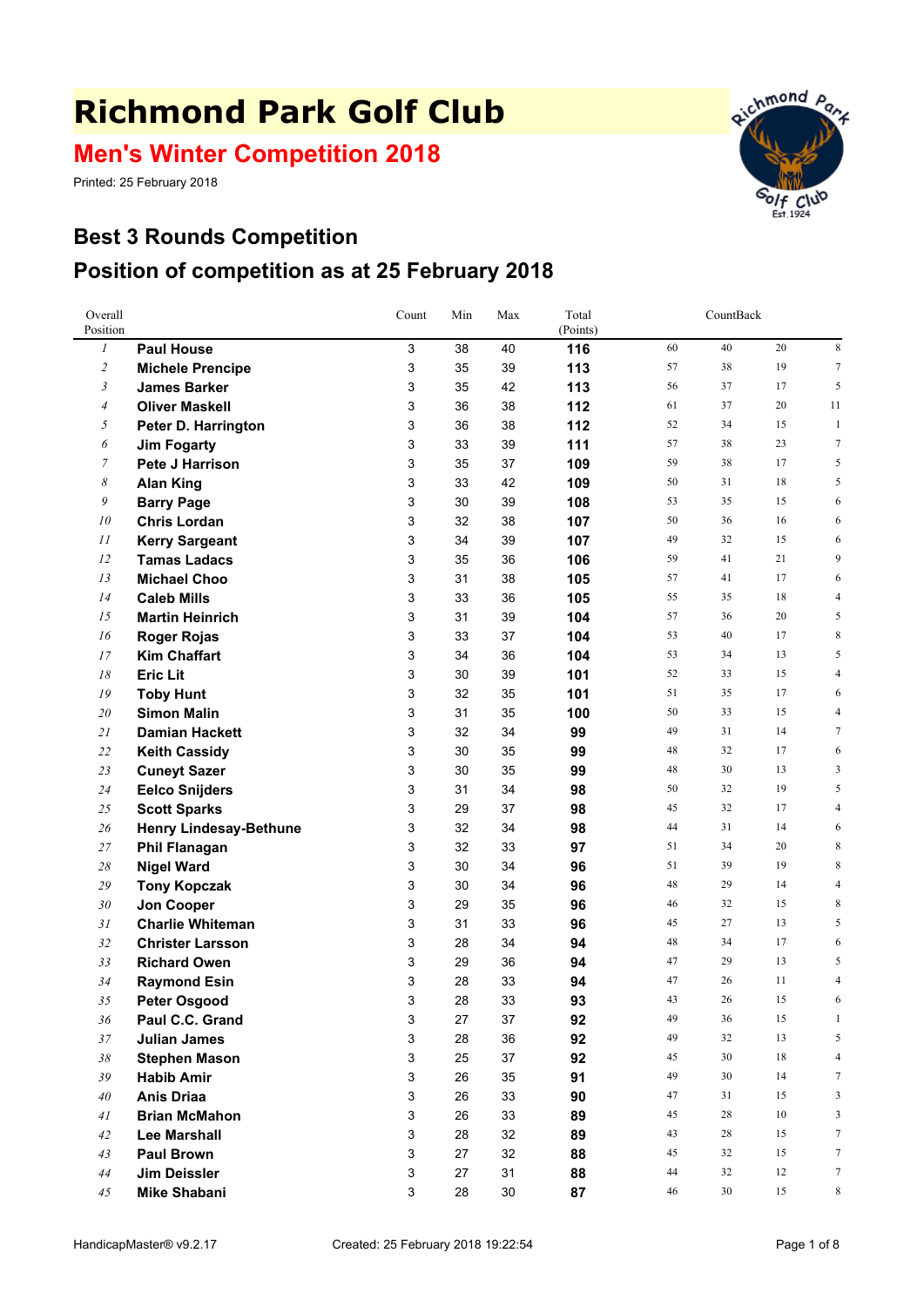$\overline{a}$ 

| Overall<br>Position |                             | Count          | Min | Max | Total<br>(Points) |    | CountBack |                |                  |
|---------------------|-----------------------------|----------------|-----|-----|-------------------|----|-----------|----------------|------------------|
| 46                  | <b>Alexander Krasnenkov</b> | 3              | 26  | 32  | 87                | 45 | 34        | 19             | 6                |
| 47                  | <b>Gunnar Sundberg</b>      | 3              | 25  | 33  | 87                | 40 | 28        | 13             | 3                |
| 48                  | <b>Cosmo Liefting-Moore</b> | 3              | 26  | 33  | 86                | 51 | 36        | 15             | 4                |
| 49                  | <b>Steve Cross</b>          | 3              | 24  | 36  | 86                | 43 | 30        | 13             | 3                |
| 50                  | <b>James Anslow</b>         | 3              | 23  | 33  | 84                | 43 | 24        | 8              | 4                |
| 51                  | <b>John Ahad</b>            | 3              | 26  | 29  | 83                | 46 | 30        | 20             | 6                |
| 52                  | <b>Danny Deprez</b>         | 2              | 33  | 37  | 70                | 37 | 22        | 10             | 5                |
| 53                  | <b>Rick Smith</b>           | 3              | 21  | 23  | 67                | 41 | 25        | 12             | $\overline{7}$   |
| 54                  | <b>Nigel Gaymond</b>        | 2              | 31  | 35  | 66                | 31 | 21        | 12             | 4                |
| 55                  | Dave Fauré                  | 3              | 16  | 24  | 64                | 29 | 17        | 12             | 3                |
| 56                  | Peter Jagger                | 3              | 20  | 22  | 64                | 28 | 18        | 7              | $\overline{c}$   |
| 57                  | <b>Mark Laverty</b>         | 2              | 29  | 31  | 60                | 29 | 16        | $\overline{4}$ | $\overline{c}$   |
| 58                  | <b>Paul Green</b>           | $\overline{2}$ | 21  | 26  | 47                | 26 | 19        | 10             | 2                |
| 59                  | <b>Chris Jones</b>          | 1              | 38  | 38  | 38                | 20 | 14        | 8              | $\overline{c}$   |
| 60                  | <b>Angel Cepeda</b>         | 1              | 34  | 34  | 34                | 19 | 13        | 6              | 2                |
| 61                  | <b>Lee Smith</b>            | 1              | 33  | 33  | 33                | 15 | 10        | 6              | $\overline{c}$   |
| 62                  | <b>Patrick Murphy</b>       | 1              | 32  | 32  | 32                | 15 | 11        | $\overline{4}$ | 2                |
| 63                  | <b>Liam Bridger</b>         | 1              | 30  | 30  | 30                | 13 | 9         | 3              | 1                |
| 64                  | <b>Denis Pellerin</b>       |                | 29  | 29  | 29                | 15 | 10        | 3              | $\mathbf{1}$     |
| 65                  | <b>Darren Enthoven</b>      | 1              | 29  | 29  | 29                | 13 | 11        | 5              | 2                |
| 66                  | <b>Pete Davis</b>           | 1              | 28  | 28  | 28                | 14 | 9         | 3              | $\boldsymbol{0}$ |
| 67                  | <b>Pedro Morais</b>         | 1              | 25  | 25  | 25                | 10 | 6         | $\mathbf{1}$   | $\boldsymbol{0}$ |
| 68                  | <b>Shaun DuPreez</b>        | 1              | 22  | 22  | 22                | 11 | 6         | $\overline{4}$ | 3                |
| 69                  | <b>Kris Lynch</b>           | 1              | 21  | 21  | 21                | 8  | 6         | 6              | 4                |
| 70                  | <b>Robin Thomas</b>         |                | 20  | 20  | 20                | 12 | 9         | 3              | $\mathbf{0}$     |
| 71                  | <b>Robert Tazelaar</b>      |                | 19  | 19  | 19                | 10 | 7         | $\overline{2}$ | $\overline{c}$   |
| 72                  | Lee Eden                    | 1              | 19  | 19  | 19                | 9  | 6         | $\mathbf{1}$   | $\boldsymbol{0}$ |

#### **Notes:**

Best 3 of 8

One score at least on each course

The best 3 rounds by each player count towards their total.

COUNT identifies the number of scores counting for each player.

MIN and MAX identifies the lowest and highest scores of those counting.

COUNTBACK is the players' score over last 9 holes, then over last 6 holes, then over last 3 holes and finally last hole score only (from their best scores combined together), used to resolve ties.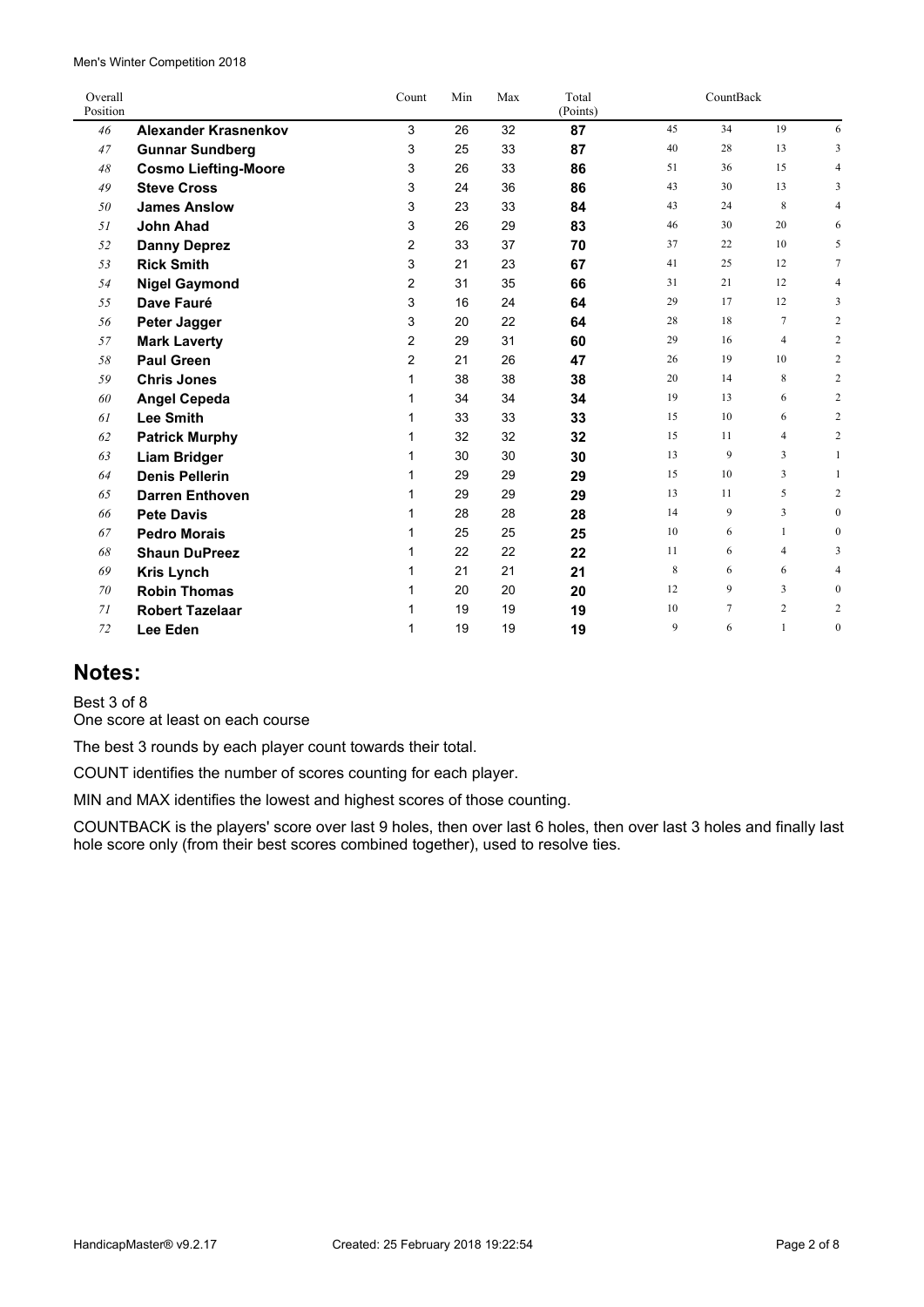# **Richmond Park Golf Club**

### **Men's Winter Competition 2018**

#### **Competitions Included in this Series**

Printed: 25 February 2018



| Date        | Competition                    |
|-------------|--------------------------------|
| 12 Nov 2017 | Men's Winter Competition Rd 1  |
| 19 Nov 2017 | Men's Winter Competition Rd 2  |
| 07 Jan 2018 | <b>Winter Competition Rd 3</b> |
| 21 Jan 2018 | <b>Winter Competition Rd 4</b> |
| 28 Jan 2018 | <b>Winter Competition Rd 5</b> |
| 11 Feb 2018 | Winter Competition Rd 6        |
| 18 Feb 2018 | <b>Winter Competition Rd 7</b> |
| 25 Feb 2018 | <b>Winter Competition Rd 8</b> |
|             |                                |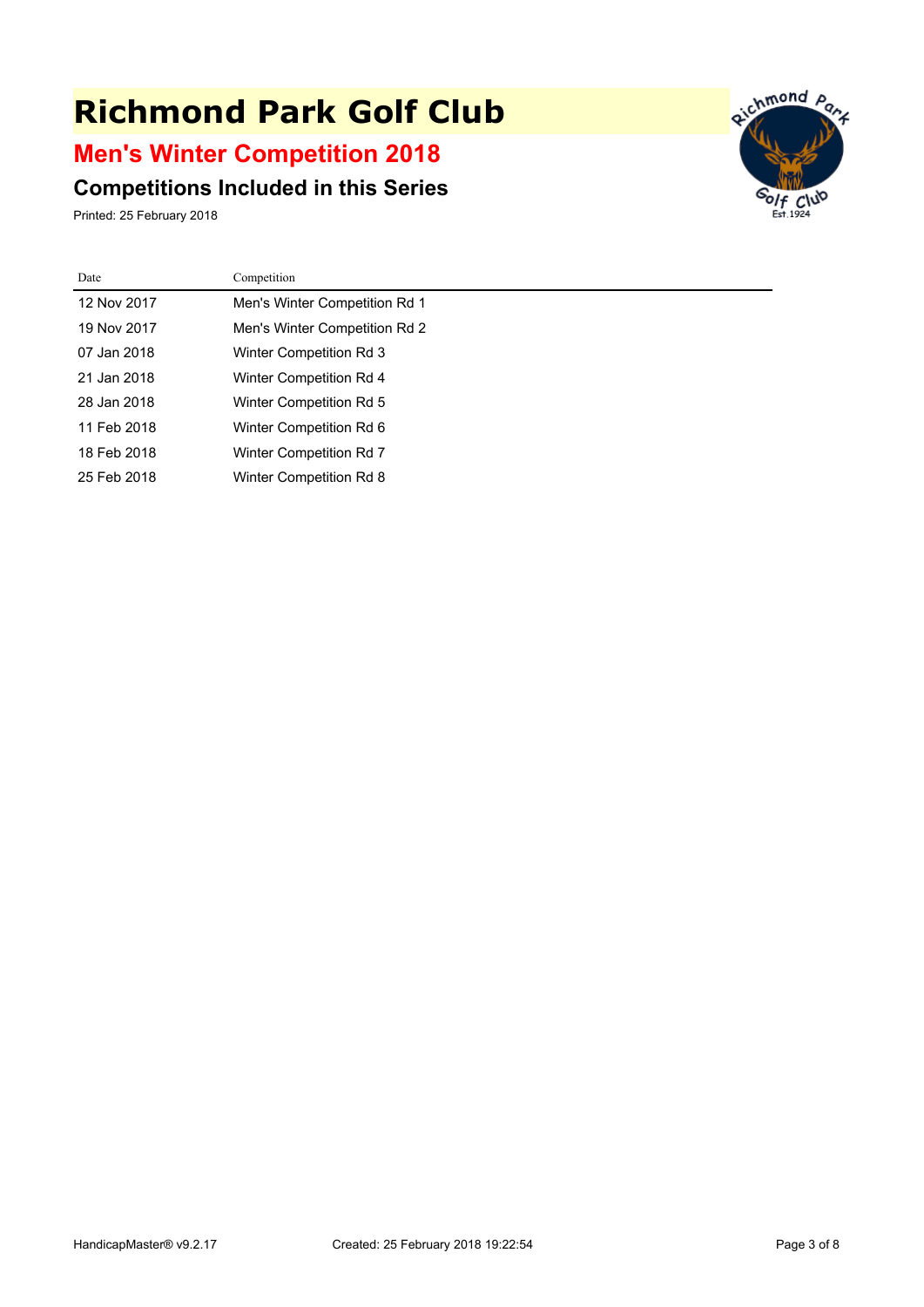## **Richmond Park Golf Club**

### **Men's Winter Competition 2018**

#### **Breakdown of Players' Scores**

Printed: 25 February 2018



| Name               | Score | Date        | Competition                   |
|--------------------|-------|-------------|-------------------------------|
| John Ahad          | 26    | 19 Nov 2017 | Men's Winter Competition Rd 2 |
|                    | 29    | 18 Feb 2018 | Winter Competition Rd 7       |
|                    | 28    | 25 Feb 2018 | Winter Competition Rd 8       |
| Habib Amir         | 30    | 19 Nov 2017 | Men's Winter Competition Rd 2 |
|                    | 26    | 07 Jan 2018 | Winter Competition Rd 3       |
|                    | 35    | 25 Feb 2018 | Winter Competition Rd 8       |
| James Anslow       | 33    | 12 Nov 2017 | Men's Winter Competition Rd 1 |
|                    | 23    | 07 Jan 2018 | Winter Competition Rd 3       |
|                    | 28    | 25 Feb 2018 | Winter Competition Rd 8       |
| James Barker       | 36    | 19 Nov 2017 | Men's Winter Competition Rd 2 |
|                    | 42    | 28 Jan 2018 | Winter Competition Rd 5       |
|                    | 35    | 11 Feb 2018 | Winter Competition Rd 6       |
| Liam Bridger       | 30    | 19 Nov 2017 | Men's Winter Competition Rd 2 |
| Paul Brown         | 29    | 28 Jan 2018 | Winter Competition Rd 5       |
|                    | 27    | 11 Feb 2018 | Winter Competition Rd 6       |
|                    | 32    | 25 Feb 2018 | Winter Competition Rd 8       |
| Keith Cassidy      | 30    | 07 Jan 2018 | Winter Competition Rd 3       |
|                    | 35    | 21 Jan 2018 | Winter Competition Rd 4       |
|                    | 34    | 11 Feb 2018 | Winter Competition Rd 6       |
| Angel Cepeda       | 34    | 07 Jan 2018 | Winter Competition Rd 3       |
| Kim Chaffart       | 36    | 28 Jan 2018 | Winter Competition Rd 5       |
|                    | 34    | 11 Feb 2018 | Winter Competition Rd 6       |
|                    | 34    | 18 Feb 2018 | Winter Competition Rd 7       |
| Michael Choo       | 36    | 19 Nov 2017 | Men's Winter Competition Rd 2 |
|                    | 31    | 07 Jan 2018 | Winter Competition Rd 3       |
|                    | 38    | 28 Jan 2018 | Winter Competition Rd 5       |
| Jon Cooper         | 29    | 19 Nov 2017 | Men's Winter Competition Rd 2 |
|                    | 35    | 28 Jan 2018 | Winter Competition Rd 5       |
|                    | 32    | 11 Feb 2018 | Winter Competition Rd 6       |
| <b>Steve Cross</b> | 36    | 28 Jan 2018 | Winter Competition Rd 5       |
|                    | 26    | 18 Feb 2018 | Winter Competition Rd 7       |
|                    | 24    | 25 Feb 2018 | Winter Competition Rd 8       |
| Pete Davis         | 28    | 18 Feb 2018 | Winter Competition Rd 7       |
| Jim Deissler       | 27    | 12 Nov 2017 | Men's Winter Competition Rd 1 |
|                    | 30    | 19 Nov 2017 | Men's Winter Competition Rd 2 |
|                    | 31    | 28 Jan 2018 | Winter Competition Rd 5       |
| Danny Deprez       | 37    | 07 Jan 2018 | Winter Competition Rd 3       |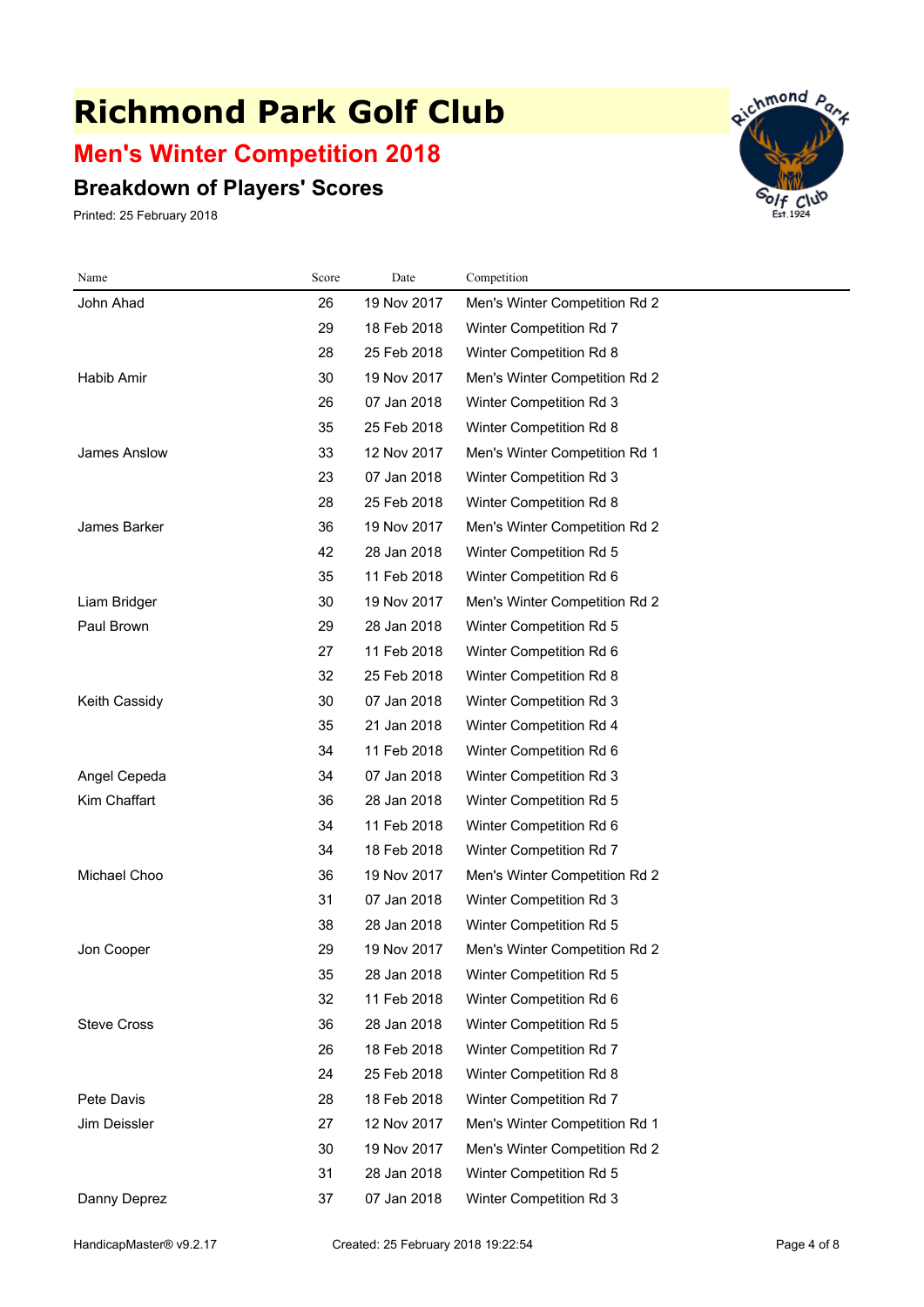| Name                | Score | Date        | Competition                   |
|---------------------|-------|-------------|-------------------------------|
|                     | 33    | 25 Feb 2018 | Winter Competition Rd 8       |
| Anis Driaa          | 31    | 12 Nov 2017 | Men's Winter Competition Rd 1 |
|                     | 26    | 28 Jan 2018 | Winter Competition Rd 5       |
|                     | 33    | 18 Feb 2018 | Winter Competition Rd 7       |
| Shaun DuPreez       | 22    | 07 Jan 2018 | Winter Competition Rd 3       |
| Lee Eden            | 19    | 19 Nov 2017 | Men's Winter Competition Rd 2 |
| Darren Enthoven     | 29    | 12 Nov 2017 | Men's Winter Competition Rd 1 |
| Raymond Esin        | 33    | 28 Jan 2018 | Winter Competition Rd 5       |
|                     | 28    | 11 Feb 2018 | Winter Competition Rd 6       |
|                     | 33    | 18 Feb 2018 | Winter Competition Rd 7       |
| Dave Fauré          | 16    | 11 Feb 2018 | Winter Competition Rd 6       |
|                     | 24    | 18 Feb 2018 | Winter Competition Rd 7       |
|                     | 24    | 25 Feb 2018 | Winter Competition Rd 8       |
| Phil Flanagan       | 32    | 19 Nov 2017 | Men's Winter Competition Rd 2 |
|                     | 32    | 28 Jan 2018 | Winter Competition Rd 5       |
|                     | 33    | 18 Feb 2018 | Winter Competition Rd 7       |
| Jim Fogarty         | 33    | 19 Nov 2017 | Men's Winter Competition Rd 2 |
|                     | 39    | 28 Jan 2018 | Winter Competition Rd 5       |
|                     | 39    | 18 Feb 2018 | Winter Competition Rd 7       |
| Nigel Gaymond       | 35    | 28 Jan 2018 | Winter Competition Rd 5       |
|                     | 31    | 11 Feb 2018 | Winter Competition Rd 6       |
| Paul C.C. Grand     | 37    | 28 Jan 2018 | Winter Competition Rd 5       |
|                     | 27    | 11 Feb 2018 | Winter Competition Rd 6       |
|                     | 28    | 18 Feb 2018 | Winter Competition Rd 7       |
| Paul Green          | 26    | 07 Jan 2018 | Winter Competition Rd 3       |
|                     | 21    | 25 Feb 2018 | Winter Competition Rd 8       |
| Damian Hackett      | 32    | 07 Jan 2018 | Winter Competition Rd 3       |
|                     | 33    | 28 Jan 2018 | Winter Competition Rd 5       |
|                     | 34    | 25 Feb 2018 | Winter Competition Rd 8       |
| Peter D. Harrington | 38    | 19 Nov 2017 | Men's Winter Competition Rd 2 |
|                     | 38    | 28 Jan 2018 | Winter Competition Rd 5       |
|                     | 36    | 18 Feb 2018 | Winter Competition Rd 7       |
| Pete J Harrison     | 35    | 07 Jan 2018 | Winter Competition Rd 3       |
|                     | 37    | 28 Jan 2018 | Winter Competition Rd 5       |
|                     | 37    | 11 Feb 2018 | Winter Competition Rd 6       |
| Martin Heinrich     | 31    | 07 Jan 2018 | Winter Competition Rd 3       |
|                     | 39    | 28 Jan 2018 | Winter Competition Rd 5       |
|                     | 34    | 25 Feb 2018 | Winter Competition Rd 8       |
| Paul House          | 38    | 28 Jan 2018 | Winter Competition Rd 5       |
|                     | 40    | 11 Feb 2018 | Winter Competition Rd 6       |
|                     | 38    | 18 Feb 2018 | Winter Competition Rd 7       |
| <b>Toby Hunt</b>    | 35    | 11 Feb 2018 | Winter Competition Rd 6       |
|                     | 32    | 18 Feb 2018 | Winter Competition Rd 7       |
|                     | 34    | 25 Feb 2018 | Winter Competition Rd 8       |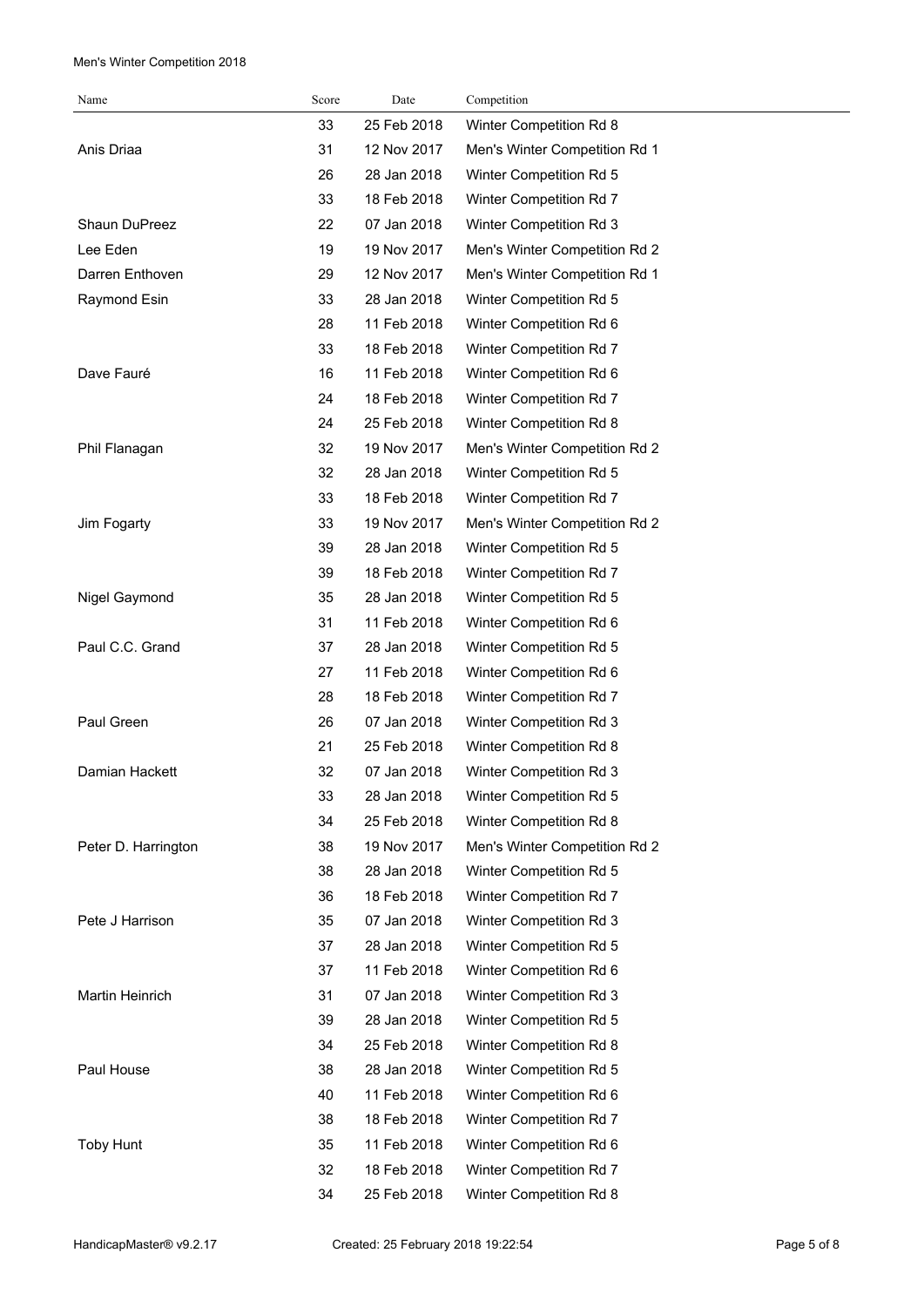| Name                   | Score | Date        | Competition                   |
|------------------------|-------|-------------|-------------------------------|
| Peter Jagger           | 22    | 12 Nov 2017 | Men's Winter Competition Rd 1 |
|                        | 20    | 11 Feb 2018 | Winter Competition Rd 6       |
|                        | 22    | 25 Feb 2018 | Winter Competition Rd 8       |
| Julian James           | 36    | 19 Nov 2017 | Men's Winter Competition Rd 2 |
|                        | 28    | 28 Jan 2018 | Winter Competition Rd 5       |
|                        | 28    | 25 Feb 2018 | Winter Competition Rd 8       |
| Chris Jones            | 38    | 19 Nov 2017 | Men's Winter Competition Rd 2 |
| Alan King              | 42    | 12 Nov 2017 | Men's Winter Competition Rd 1 |
|                        | 34    | 19 Nov 2017 | Men's Winter Competition Rd 2 |
|                        | 33    | 21 Jan 2018 | Winter Competition Rd 4       |
| Tony Kopczak           | 34    | 19 Nov 2017 | Men's Winter Competition Rd 2 |
|                        | 30    | 11 Feb 2018 | Winter Competition Rd 6       |
|                        | 32    | 18 Feb 2018 | Winter Competition Rd 7       |
| Alexander Krasnenkov   | 29    | 12 Nov 2017 | Men's Winter Competition Rd 1 |
|                        | 32    | 19 Nov 2017 | Men's Winter Competition Rd 2 |
|                        | 26    | 25 Feb 2018 | Winter Competition Rd 8       |
| <b>Tamas Ladacs</b>    | 35    | 19 Nov 2017 | Men's Winter Competition Rd 2 |
|                        | 35    | 28 Jan 2018 | Winter Competition Rd 5       |
|                        | 36    | 11 Feb 2018 | Winter Competition Rd 6       |
| Christer Larsson       | 32    | 11 Feb 2018 | Winter Competition Rd 6       |
|                        | 28    | 18 Feb 2018 | Winter Competition Rd 7       |
|                        | 34    | 25 Feb 2018 | Winter Competition Rd 8       |
| Mark Laverty           | 29    | 12 Nov 2017 | Men's Winter Competition Rd 1 |
|                        | 31    | 11 Feb 2018 | Winter Competition Rd 6       |
| Cosmo Liefting-Moore   | 27    | 12 Nov 2017 | Men's Winter Competition Rd 1 |
|                        | 33    | 28 Jan 2018 | Winter Competition Rd 5       |
|                        | 26    | 18 Feb 2018 | Winter Competition Rd 7       |
| Henry Lindesay-Bethune | 34    | 11 Feb 2018 | Winter Competition Rd 6       |
|                        | 32    | 18 Feb 2018 | Winter Competition Rd 7       |
|                        | 32    | 25 Feb 2018 | Winter Competition Rd 8       |
| Eric Lit               | 30    | 12 Nov 2017 | Men's Winter Competition Rd 1 |
|                        | 39    | 19 Nov 2017 | Men's Winter Competition Rd 2 |
|                        | 32    | 28 Jan 2018 | Winter Competition Rd 5       |
| Chris Lordan           | 32    | 21 Jan 2018 | Winter Competition Rd 4       |
|                        | 37    | 28 Jan 2018 | Winter Competition Rd 5       |
|                        | 38    | 18 Feb 2018 | Winter Competition Rd 7       |
| Kris Lynch             | 21    | 21 Jan 2018 | Winter Competition Rd 4       |
| Simon Malin            | 34    | 19 Nov 2017 | Men's Winter Competition Rd 2 |
|                        | 35    | 28 Jan 2018 | Winter Competition Rd 5       |
|                        | 31    | 18 Feb 2018 | Winter Competition Rd 7       |
| Lee Marshall           | 28    | 12 Nov 2017 | Men's Winter Competition Rd 1 |
|                        | 29    | 28 Jan 2018 | Winter Competition Rd 5       |
|                        | 32    | 18 Feb 2018 | Winter Competition Rd 7       |
| <b>Oliver Maskell</b>  | 38    | 19 Nov 2017 | Men's Winter Competition Rd 2 |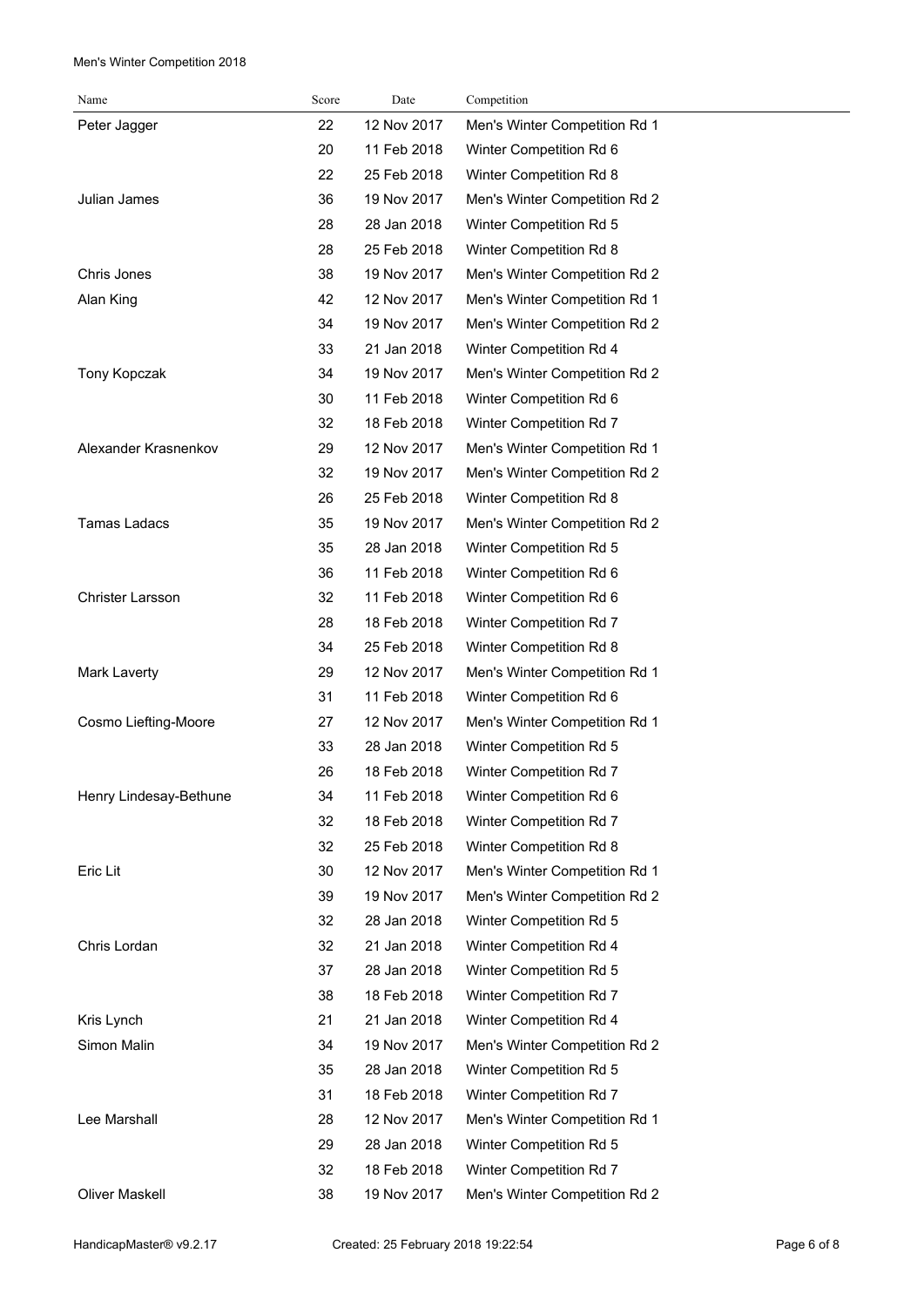| Name                 | Score | Date        | Competition                   |
|----------------------|-------|-------------|-------------------------------|
|                      | 36    | 21 Jan 2018 | Winter Competition Rd 4       |
|                      | 38    | 18 Feb 2018 | Winter Competition Rd 7       |
| Stephen Mason        | 30    | 12 Nov 2017 | Men's Winter Competition Rd 1 |
|                      | 37    | 28 Jan 2018 | Winter Competition Rd 5       |
|                      | 25    | 18 Feb 2018 | Winter Competition Rd 7       |
| <b>Brian McMahon</b> | 26    | 11 Feb 2018 | Winter Competition Rd 6       |
|                      | 33    | 18 Feb 2018 | Winter Competition Rd 7       |
|                      | 30    | 25 Feb 2018 | Winter Competition Rd 8       |
| Caleb Mills          | 33    | 28 Jan 2018 | Winter Competition Rd 5       |
|                      | 36    | 11 Feb 2018 | Winter Competition Rd 6       |
|                      | 36    | 25 Feb 2018 | Winter Competition Rd 8       |
| Pedro Morais         | 25    | 28 Jan 2018 | Winter Competition Rd 5       |
| Patrick Murphy       | 32    | 28 Jan 2018 | Winter Competition Rd 5       |
| Peter Osgood         | 33    | 12 Nov 2017 | Men's Winter Competition Rd 1 |
|                      | 32    | 19 Nov 2017 | Men's Winter Competition Rd 2 |
|                      | 28    | 07 Jan 2018 | Winter Competition Rd 3       |
| <b>Richard Owen</b>  | 29    | 12 Nov 2017 | Men's Winter Competition Rd 1 |
|                      | 29    | 07 Jan 2018 | Winter Competition Rd 3       |
|                      | 36    | 28 Jan 2018 | Winter Competition Rd 5       |
| <b>Barry Page</b>    | 39    | 28 Jan 2018 | Winter Competition Rd 5       |
|                      | 39    | 11 Feb 2018 | Winter Competition Rd 6       |
|                      | 30    | 18 Feb 2018 | Winter Competition Rd 7       |
| Denis Pellerin       | 29    | 19 Nov 2017 | Men's Winter Competition Rd 2 |
| Michele Prencipe     | 39    | 12 Nov 2017 | Men's Winter Competition Rd 1 |
|                      | 35    | 11 Feb 2018 | Winter Competition Rd 6       |
|                      | 39    | 18 Feb 2018 | Winter Competition Rd 7       |
| Roger Rojas          | 33    | 12 Nov 2017 | Men's Winter Competition Rd 1 |
|                      | 37    | 28 Jan 2018 | Winter Competition Rd 5       |
|                      | 34    | 25 Feb 2018 | Winter Competition Rd 8       |
| Kerry Sargeant       | 34    | 12 Nov 2017 | Men's Winter Competition Rd 1 |
|                      | 39    | 19 Nov 2017 | Men's Winter Competition Rd 2 |
|                      | 34    | 11 Feb 2018 | Winter Competition Rd 6       |
| <b>Cuneyt Sazer</b>  | 30    | 19 Nov 2017 | Men's Winter Competition Rd 2 |
|                      | 35    | 28 Jan 2018 | Winter Competition Rd 5       |
|                      | 34    | 11 Feb 2018 | Winter Competition Rd 6       |
| Mike Shabani         | 29    | 12 Nov 2017 | Men's Winter Competition Rd 1 |
|                      | 30    | 28 Jan 2018 | Winter Competition Rd 5       |
|                      | 28    | 18 Feb 2018 | Winter Competition Rd 7       |
| Lee Smith            | 33    | 12 Nov 2017 | Men's Winter Competition Rd 1 |
| <b>Rick Smith</b>    | 21    | 12 Nov 2017 | Men's Winter Competition Rd 1 |
|                      | 23    | 28 Jan 2018 | Winter Competition Rd 5       |
|                      | 23    | 25 Feb 2018 | Winter Competition Rd 8       |
| Eelco Snijders       | 31    | 12 Nov 2017 | Men's Winter Competition Rd 1 |
|                      | 34    | 11 Feb 2018 | Winter Competition Rd 6       |